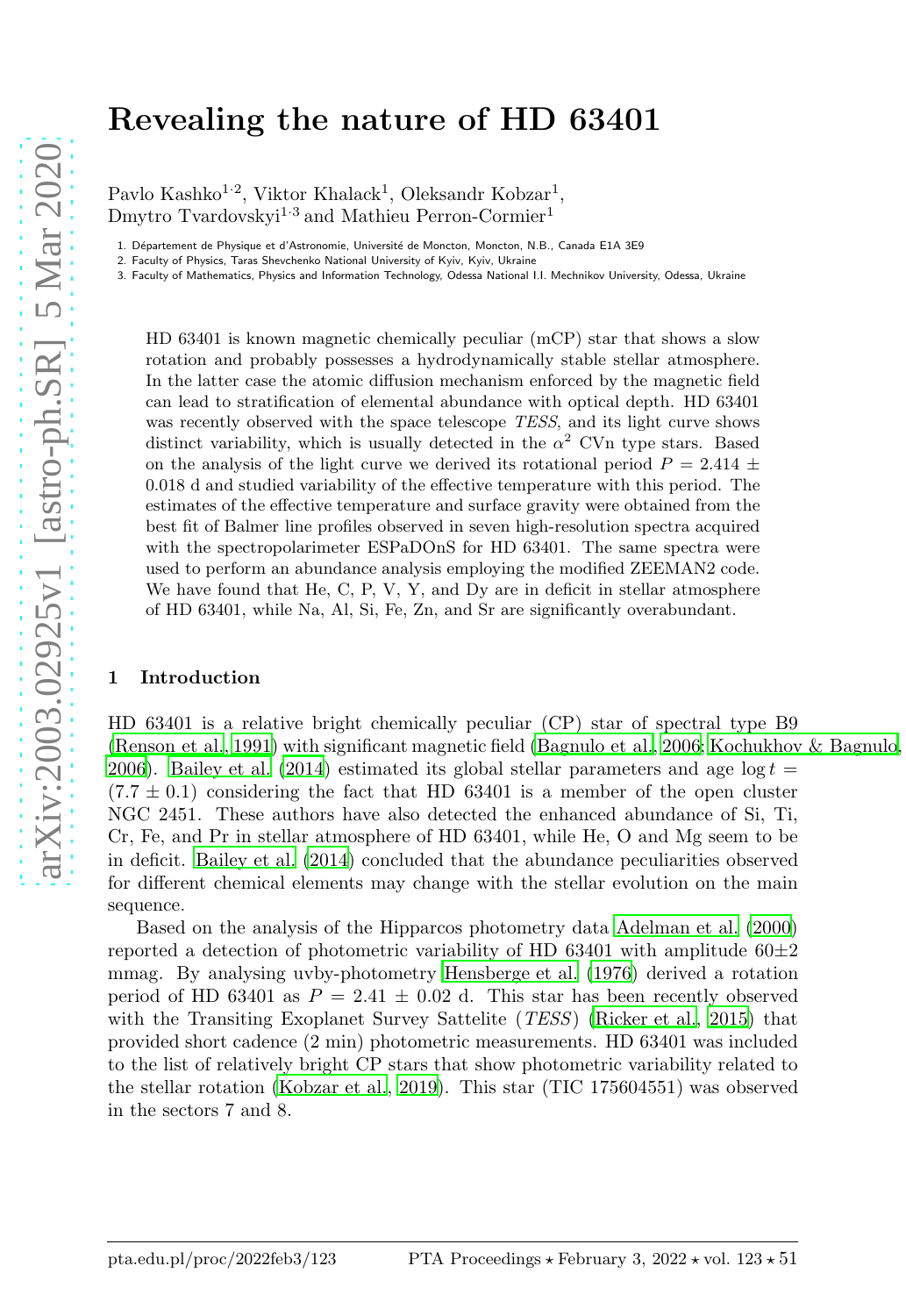



<span id="page-1-2"></span>Fig. 1: The TESS photometric data phased with the period derived from the Fourier analysis (upper panel) and the reduced LC phase diagram (lower panel) produced by the code Period D&P for HD 63401 using the refined period.

<span id="page-1-3"></span>Fig. 2: The vsin i,  $v_r$ , and  $T_{\text{eff}}$  were obtained from the spectral analysis. Their rotational phases were calculated according to the derived period.

### 2 Analysis of the TESS data

The photometric data obtained with TESS for HD 63401 were downloaded via the Mikulski Archive for Space Telesopes<sup>[1](#page-1-0)</sup> (MAST) and are publicly available. To perform the analysis of its light curve an automatic procedure TESS-AP [\(Khalack et al.,](#page-4-8) [2019\)](#page-4-8) was used to estimate the frequencies, amplitudes and phases of analyzed signals. The procedure TESS-AP consists of several scripts and codes including the code Period04 [\(Lenz & Breger](#page-4-9), [2005\)](#page-4-9) and was designed for automatic data analysis. The code Period  $D\&P^2$  $D\&P^2$  was developed using the Python language and employed to refine the value of stellar rotation period. The code uses photometric observations to construct a phase curve, and fits it with the next Fourier series:

$$
m_j = A_0 + \sum_{n=1}^{N} A_n \cdot \cos(\frac{2\pi n \cdot t_j}{P} + \phi_n),
$$
 (1)

where  $m_j$  is an observed magnitude,  $t_j$  - corresponding time of observation, N number of harmonics, P - rotation period,  $A_n$  and  $\phi_n$  - amplitudes and phases of the harmonic series. To derive the best fit parameters we used the method of non-linear

<sup>1</sup>https://archive.stsci.edu/tess/bulk downloads.html

<span id="page-1-1"></span><span id="page-1-0"></span><sup>2</sup>GitHub: https://pawakawko.github.io/Period-D-P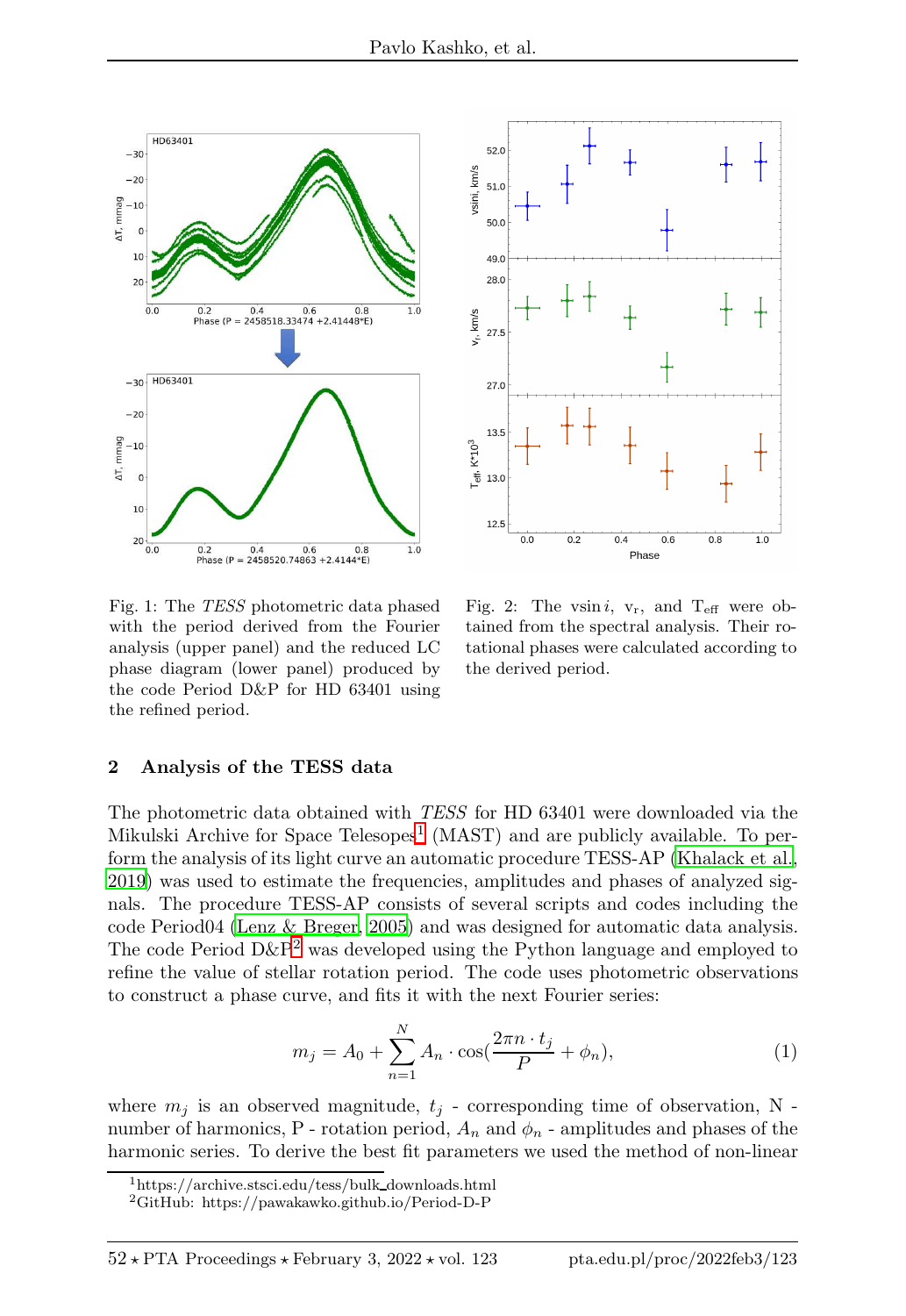<span id="page-2-0"></span>

| of an seven specula of the color. |                    |               |                  |               |                  |     |                  |
|-----------------------------------|--------------------|---------------|------------------|---------------|------------------|-----|------------------|
| EL                                | [X/H]              | El.           | [X/H]            | El.           | [X/H]            | El. | [X/H]            |
| He                                | $-1.25 \pm 0.28$ P |               | $-1.54 \pm 0.71$ | Ba            | $0.44 \pm 0.28$  | Ce  | $-0.39 \pm 0.08$ |
| $\mathcal{C}$                     | $-0.94 \pm 0.21$   | Ca            | $-0.20 \pm 0.16$ | Co            | $1.38 \pm 0.95$  | Pr  | $0.72 \pm 0.28$  |
| $\mathbf N$                       | $-0.09 \pm 0.18$   | <sub>Sc</sub> | $0.42 \pm 0.08$  | Ni            | $0.08 \pm 0.37$  | Nd  | $0.16 \pm 0.17$  |
| $\Omega$                          | $-0.31 \pm 0.19$   | Ti            | $0.44 \pm 0.12$  | Cu            | $-0.19 \pm 0.04$ | Sm  | $-0.37 \pm 0.06$ |
| Ne                                | $-0.24 \pm 0.03$   | $\mathbf{V}$  | $-1.75 \pm 0.05$ | $\rm Zn$      | $2.60 \pm 0.17$  | Gd  | $-0.05 \pm 0.13$ |
| Na                                | $1.63 \pm 0.48$    | $_{\rm Cr}$   | $0.83 \pm 0.17$  | <sub>Sr</sub> | $1.16 \pm 0.45$  | Dv  | $-0.72 \pm 0.52$ |
| Al                                | $1.74 \pm 0.65$    | Mn            | $0.55 \pm 0.17$  | Y             | $-0.64 \pm 0.06$ |     |                  |
| Si                                | $1.07 \pm 0.61$    | Fe            | $1.57 \pm 0.18$  | Zr            | $-0.28 \pm 0.10$ |     |                  |

Tab. 1: Average abundance calculated for the studied chemical species from the analysis of all seven spectra of HD 63401.

least squares approximation [\(Marquardt, 1963](#page-4-10)). The code Period D&P calculates a value of the rotation period and its precision and plots phase curve. The light curve may contain trends, flares and other features. The trends mainly occur at the beginning or at the end of each continuous sequence of the TESS observations and do not repeat itself with the rotation period. To exclude a contribution of the trends the code Period D&P cuts off all measurements that have too large deviation from the best fit and repeats the fitting procedure (see Fig. [1\)](#page-1-2). This procedure resulted in the estimation of the stellar rotation period of  $P = 2.414 \pm 0.018$  d for HD 63401.

## 3 Spectral analysis

We have performed a spectral analysis of seven high-resolution  $(R = 65000)$  and high signal-to-noise ratio Stokes IV spectra recently obtained with the spectropolarimeter ESPaDOnS at the CFHT. The dedicated software package Libre-ESpRIT [\(Donati et al., 1997\)](#page-4-11) was employed to reduce the obtained data. The non-normalized spectra were used to fit the Balmer lines observed in Stokes I spectra by the theoretical profiles with the help of FITSB2 code [\(Napiwotzki et al., 2004\)](#page-4-12) employing the grids of stellar atmosphere models [\(Khalack & LeBlanc, 2015\)](#page-4-13). The best fit values of the  $T_{\text{eff}}$  derived for different rotational phases from the analyses of each spectrum are shown in Fig. [2](#page-1-3) (see lower panel).

The Stokes IV spectra were normalized to conduct abundance analysis with the help of ZEEMAN2 code [\(Landstreet, 1988\)](#page-4-14). An automatic procedure [\(Khalack,](#page-4-15) [2018\)](#page-4-15) was used to select blended and unblended line profiles suitable for abundance analysis. Model of stellar atmosphere was calculated for the derived average parameters  $T_{\text{eff}} = 13360 \pm 200 K$ ,  $\log g = 4.1 \pm 0.2$ , and metallicity  $M = 0$  with the assistance of PHOENIX-15 code [\(Hauschildt et al., 1997\)](#page-4-16). This model was employed by the code ZEEMAN2 to fit the selected line profiles with the synthetic ones. The average abundance of chemical elements in stellar atmosphere of HD 63401 was estimated for each rotational phase as well as the values of vsin  $i$  and radial velocity  $v_r$  (see upper two panels in Fig. [2\)](#page-1-3). The abundance estimates averaged over seven phases for each studied chemical element are presented in Table [1](#page-2-0)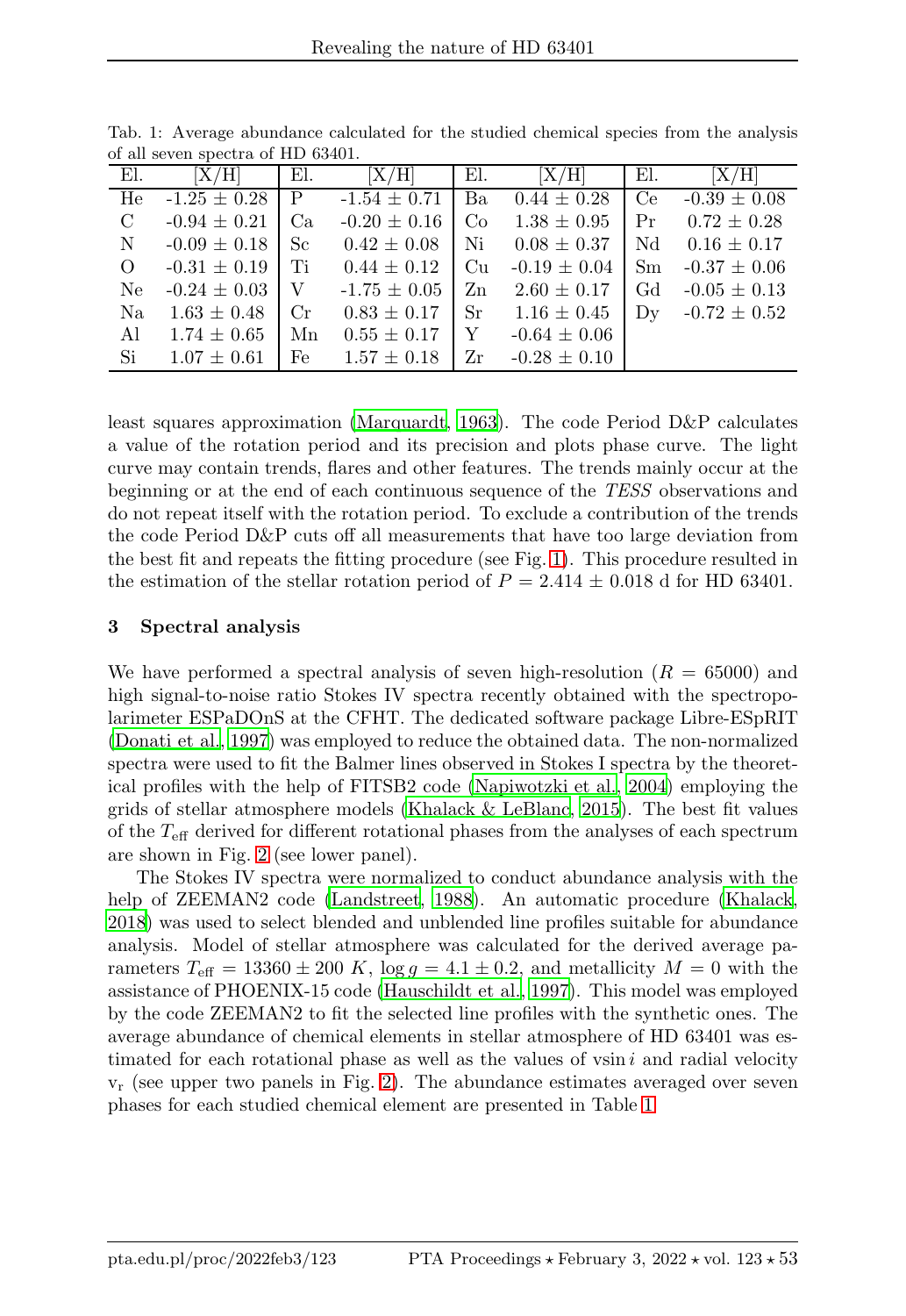

Fig. 3: Comparison of the derived average abundances of chemical elements (squares) in stellar atmosphere of HD 63401 with the data (triangles) reported by [Bailey et al. \(2014](#page-4-3)). The green line represents the solar abundance [\(Grevesse et al., 2015\)](#page-4-17).

### 4 Discussion

We have used the photometric data provided by TESS for HD 63401 to derive its rotation period of  $P = 2.414 \pm 0.018$  d considering that a presence of overabundance patches causes redistribution of the emitted flux forming brighter spots in stellar atmosphere of this star. In the context of oblique rotator model [\(Stibbs](#page-4-18), [1950](#page-4-18)), the overabundance patches and brightness spots will change their visibility with rotational phase and lead to the observed flux variability (see [David-Uraz et al. 2019\)](#page-4-19). This hypothesis is in a good accordance with the detected weak variability of the derived effective temperature with rotational phase. It may be noticed that the maxima of the LC phase diagram (lower panel in Fig. [1\)](#page-1-2) have similar rotational phases as the extrema at the temperature variability (lower panel in Fig. [2\)](#page-1-3). However, the minimum of the effective temperature refers almost to the maximum of the LC. The average values of vsin  $i$  and radial velocity derived from the analysis of over hundred line profiles in each studied spectrum also show a weak variability with rotational phase similar to the one detected for  $T_{\text{eff}}$  (see Fig. [2\)](#page-1-3).

Our estimates of average (over seven phases) abundances of chemical elements are in a relatively good accordance with the data published by [Bailey et](#page-4-3) al. [\(2014\)](#page-4-3) (see Fig. [3](#page-2-0) and Table [1\)](#page-2-0). We have found that He, C, P, V, Y, and Dy are significantly underabundant in stellar atmosphere of HD 63401, while Na, Al, Si, Fe, Zn, and Sr show strong overabundance. Our estimate of iron abundance appears to be significantly higher than the one reported by [Bailey et al. \(2014\)](#page-4-3). The abundance of praseodymium derived in this work is much lower that the one obtained by [Bailey et al. \(2014\)](#page-4-3). All analyzed rare earth elements, meanwhile, show abundance close to their solar abundance [\(Grevesse et al.](#page-4-17), [2015](#page-4-17)).

The detected variability of the light curve and  $T_{\text{eff}}$ , and the strong overabundance of some chemical elements support the hypothesis of abundance patches existence in stellar atmosphere of HD 63401. These patches can be formed and supported by the effective mechanism of atomic diffusion [\(Michaud](#page-4-20), [1970\)](#page-4-20). Therefore, we consider that stellar atmosphere may be hydrodynamically stable and plan to search for